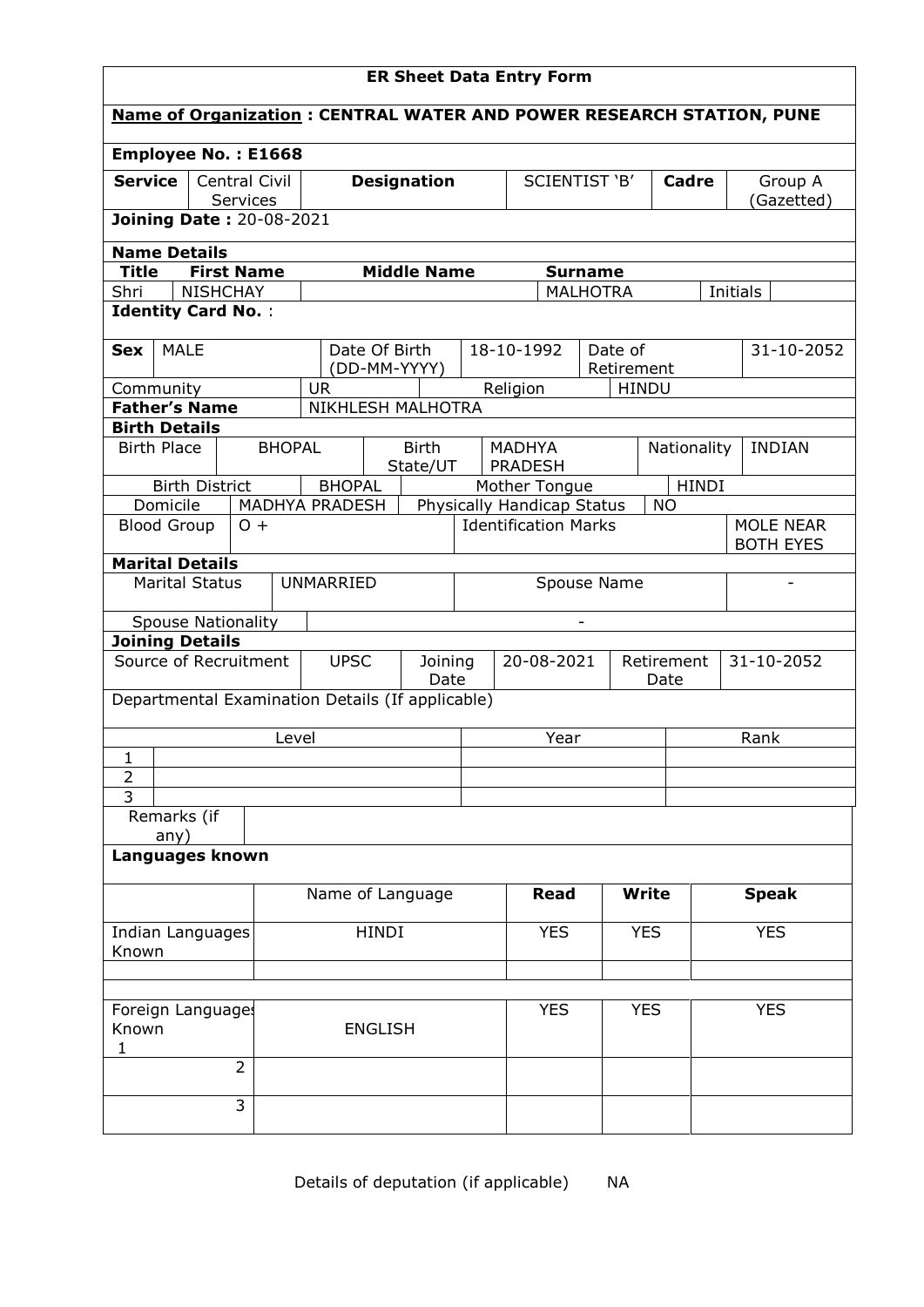| Name of the Office | Post held at that<br>time in parent office | Name of post<br>(selected for<br>deputation | Period of deputation |      |  |
|--------------------|--------------------------------------------|---------------------------------------------|----------------------|------|--|
|                    |                                            |                                             | Since                | From |  |
|                    |                                            |                                             |                      |      |  |

## Details of Foreign Visit NIL

| SI.<br>No. | Place of Visit | Date of<br>visit | Post held at<br>that time | Whether it<br>is a<br>personal or | Details of visit |
|------------|----------------|------------------|---------------------------|-----------------------------------|------------------|
|            |                |                  |                           | official visit                    |                  |
|            |                |                  |                           |                                   |                  |

## Transfer/Posting Detail (if applicable) NA

| Place | Period of posting |  |  |  |  |  |
|-------|-------------------|--|--|--|--|--|
|       |                   |  |  |  |  |  |
|       |                   |  |  |  |  |  |
|       |                   |  |  |  |  |  |
|       |                   |  |  |  |  |  |
|       |                   |  |  |  |  |  |

| Qualification (Use extra photocopy sheets for multi qualifications, experience, training, awards details) |  |                           |              |  |                         |  |  |  |  |
|-----------------------------------------------------------------------------------------------------------|--|---------------------------|--------------|--|-------------------------|--|--|--|--|
| Qualification                                                                                             |  | <b>Discipline</b>         |              |  | <b>Specialization 1</b> |  |  |  |  |
| <b>B.TECH</b>                                                                                             |  | Environmental Engineering |              |  |                         |  |  |  |  |
| Year                                                                                                      |  | <b>Division</b>           | CGPA/%       |  | <b>Specialization 2</b> |  |  |  |  |
|                                                                                                           |  |                           | <b>Marks</b> |  |                         |  |  |  |  |
| 2010-2014                                                                                                 |  | First Division with       | 75.69        |  |                         |  |  |  |  |
|                                                                                                           |  | Distinction               |              |  |                         |  |  |  |  |
| <b>Institution</b>                                                                                        |  | <b>University</b>         | <b>Place</b> |  | Country                 |  |  |  |  |
| Govt. Engineering College                                                                                 |  | <b>GGSIPU</b>             | Delhi        |  | <b>INDIA</b>            |  |  |  |  |

**Experience** 7 Years as Environmental Engineer at Electronic Industry (BEL- Defence PSU), Thermal Power plant (GSECL - State PSU) and Research Institute (NEERI)

| <b>Type of Posting</b>                                                                |                            |  |                         |                          | <b>Level</b>                                            |                                        |                           |  |    |  |
|---------------------------------------------------------------------------------------|----------------------------|--|-------------------------|--------------------------|---------------------------------------------------------|----------------------------------------|---------------------------|--|----|--|
|                                                                                       |                            |  |                         |                          | Group A                                                 |                                        |                           |  |    |  |
|                                                                                       | Direct Recruitment by UPSC |  |                         |                          |                                                         | Gazetted)                              |                           |  |    |  |
|                                                                                       | <b>Designation</b>         |  |                         |                          | <b>Present Position</b>                                 |                                        |                           |  |    |  |
|                                                                                       | Scientist 'B'              |  |                         |                          |                                                         |                                        | Scientist 'B'             |  |    |  |
| (Environment Engineering)                                                             |                            |  |                         |                          |                                                         |                                        | (Environment Engineering) |  |    |  |
|                                                                                       | Ministry                   |  |                         |                          |                                                         |                                        | <b>Department</b>         |  |    |  |
| Ministry of Jal Shakti                                                                |                            |  |                         |                          |                                                         | Department of Water Resources, RD & GR |                           |  |    |  |
| <b>Office</b>                                                                         |                            |  |                         | <b>Place</b>             |                                                         |                                        |                           |  |    |  |
| <b>CWPRS KHADAKWASALA PUNE</b>                                                        |                            |  |                         | <b>PUNE</b>              |                                                         |                                        |                           |  |    |  |
| <b>Experience Subject</b>                                                             |                            |  |                         | <b>Period of Posting</b> |                                                         |                                        |                           |  |    |  |
| Major                                                                                 |                            |  |                         |                          | Minor<br>From                                           |                                        |                           |  | To |  |
|                                                                                       |                            |  |                         |                          | $\overline{\phantom{0}}$                                |                                        |                           |  |    |  |
| Note:-Refer the Annexure to fill above Major, Minor Subjects and below given training |                            |  |                         |                          |                                                         |                                        |                           |  |    |  |
| subject(minimum 1 week & above)                                                       |                            |  |                         |                          |                                                         |                                        |                           |  |    |  |
| Training                                                                              |                            |  |                         |                          |                                                         |                                        |                           |  |    |  |
| <b>Training Name</b><br><b>Training Year</b>                                          |                            |  | <b>Training Subject</b> |                          |                                                         |                                        |                           |  |    |  |
|                                                                                       |                            |  |                         |                          |                                                         |                                        |                           |  |    |  |
| Institute Name, Place<br>Level                                                        |                            |  |                         |                          | Field Visit Country<br>Field Visit Place (within India) |                                        |                           |  |    |  |
|                                                                                       |                            |  |                         |                          |                                                         |                                        |                           |  |    |  |
| Sponsoring Authority                                                                  |                            |  | Period of Training      |                          |                                                         |                                        | Duration<br>Result        |  |    |  |